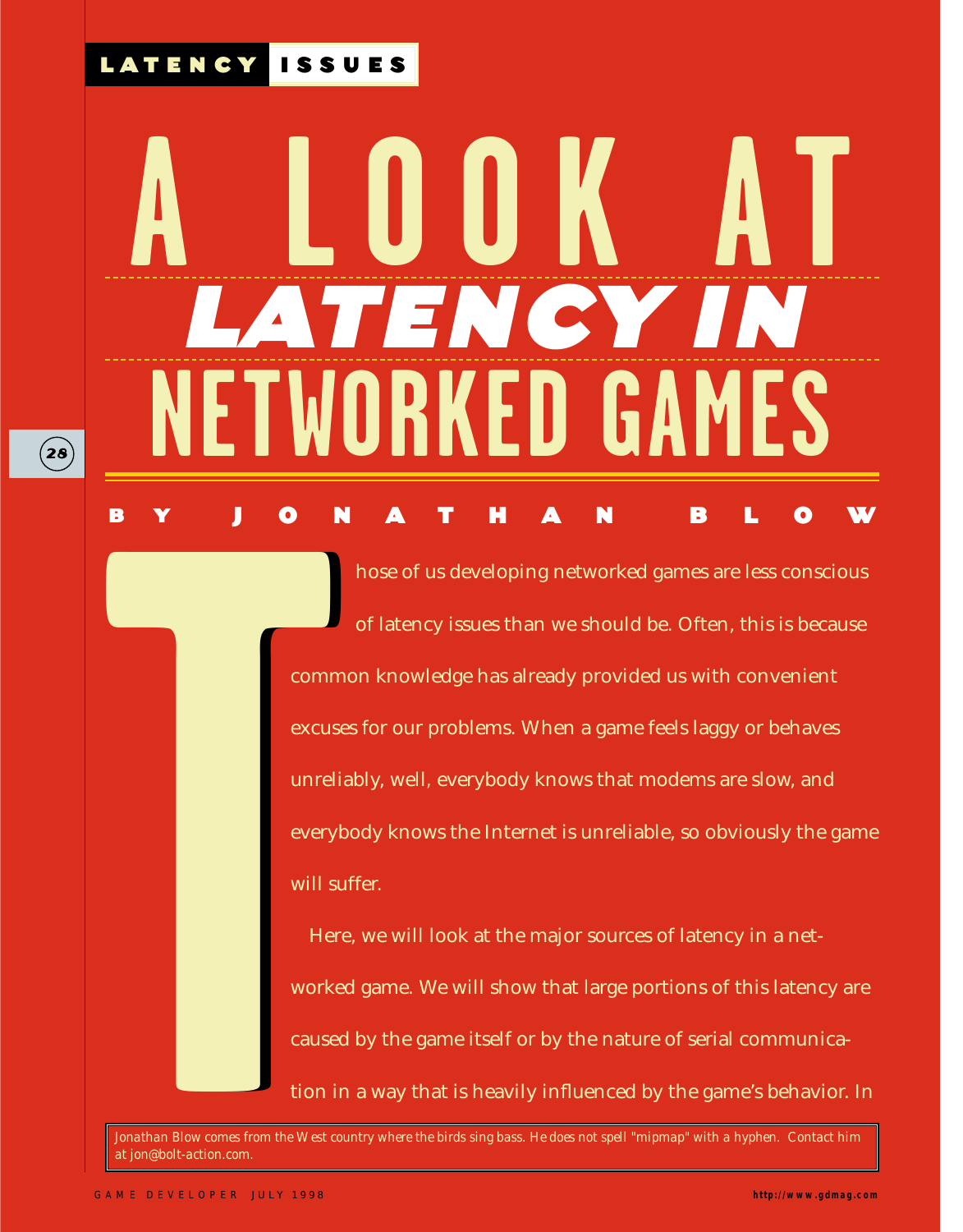\_\_\_\_\_\_\_\_\_\_\_\_\_\_\_\_\_\_\_\_\_\_\_\_\_\_

other words, much of the latency is our own fault — but that fact gives us the power to find solutions.

#### **The Method**

I n order to analyze latency in a sys-tematic and concrete way, we will observe the workings of a specific system: a client/server architecture, where the server is authoritative over the state of the world. The clients act as windows for viewing that world. The server frequently tells the clients about the state of entities in the world (their positions, velocities, and whatever else); each client tells the server what actions its player would like to take, and the server computes the effects of these actions on the world. Each client runs asynchronously from the server and all other clients; its frame rate is not locked to the network in any way (perhaps it uses dead reckoning to extrapolate moving objects).

Many games' architectures don't quite resemble this scheme (for example, peer-to-peer games in which clients can have authority over world state), but most of the concepts explored in this article still apply.

Some calculations made in this article are frame-rate dependent, so we must pick a typical frame rate for a game client. We will use 20 frames per second as our typical frame rate. At the time of this writing, 20 FPS is considered a reasonable frame rate for a 3D game. With news of the Voodoo2 running QUAKE at 120 FPS, it's evident that a year or two from now, 20 FPS may be considered poor. However, this is not inevitable since, in the past, developers of PC games have chosen to increase a game's features and graphical punch to the detriment of frame rate (QUAKE II is slower than its predecessor). Also, 3D games tend to follow the technology curve very closely, so whereas a game may run at 30 FPS on high-end hardware, it may run at only 12 FPS on the machines of half the people actually playing the game. Lastly, we've seen that the conditions of a multiplayer game, during the times when the user desires the most responsiveness (such as in a heavy firefight during a death match game) tend to be much more stressful than the conditions during a single-player game; therefore, the frame

rates that matter will be substantially lower than the figures reported in benchmarks. For now, we will stick with the 20 FPS figure; however, we will be careful to spell out all the equations we use to compute lag so that the computations can be made for any client speed.

\_\_\_\_\_\_\_\_\_\_\_\_\_\_\_\_\_\_\_\_\_\_\_\_\_\_\_\_\_\_\_\_\_\_\_

#### **Variance**

Besides latency, from time to time we'll also look at variance, the amount by which latencies fluctuate. Having a lot of variance in the system is bad for several reasons; it makes dead reckoning more difficult for the computer to perform, and it tends to confuse human reflexes (it's not too hard for a person to adapt to a 200ms lag between action and consequence, but it is much harder — and more frustrating — to deal with latencies that fluctuate between 50ms and 300ms).

The statistical notion of variance is not very intuitive, so we'll be looking at the standard deviation of latency, which is the square root of its variance. The standard deviation of a variable is how far away we can expect one sampling of the variable to be from the mean. We'll encounter latencies that fluctuate between two values, *l low* and *l high*, but can adopt any value within that range with equal probability. In this case, the mean latency is 0.5\*(*l high* + *l low*). The standard deviation is

$$
\left(\frac{\sqrt{3}}{6}\right)^{*}\left(I_{high}-I_{low}\right)
$$

So if our system's latencies fluctuate between 50ms and 300ms, the mean is 175ms, and the standard deviation is about 72ms.

.

Now that we've covered the introductory material, we'll proceed in our analysis of networked games by first looking at the lag suffered during a single-player, un-networked game.

### **A Single-Player Game**

How can a single-player game suf-fer lag? If we think only in terms of modems and networks, then the idea makes no sense. But in order to get a comprehensive look at the concept of lag, we must look carefully at the way a single-player game operates.

We're very familiar with the concept of frame rate: it takes a game some amount of time to draw its graphics; the faster it can do this, the higher its frame rate. Let's look at frame rate from a different angle: if a game is running at 20 frames per second, it takes one twentieth of a second (50ms) to draw each frame. When it's done drawing the frame, the player can see the new state of the world. So, at 20 FPS, once the game decides what the state of the world should be (as in, where the player is and in what direction he's looking), it takes 50ms to communicate this decision to the player. That 50ms is lag; but it's not the only kind of lag we'll see in a single-player game.

A typical game might have a loop structure that looks something like Listing 1. It's important to note that, with respect to the client's cycle time, the rendering and movement cycles (**move\_objects()** and **draw\_scene()**) represent an all-consuming atomic void during which no input events can be meaningfully processed. If an input event occurs (the user hits a key, for example), then we must wait for movement and rendering to complete before we can get back to **read\_input()** and process the event. (We could do something tricky and have **read\_input()** occur much more frequently than once per cycle; this would change the flavor of the lag, but wouldn't reduce its overall magnitude. We discuss ideas such as this in the conclusion to this article.)

Our game's intended audience, game players, are individuals with free will and human spirit and all that stuff. When a player presses a key, it's an act

#### **while (1) { read\_input(); // keyboard, joystick or whatever; // change object movement parameters based on input move\_objects(); // change objects' positions based on movement parameters draw\_scene(); // all the k-rad graphics, d00dz! } LISTING 1.** *A typical game loop.*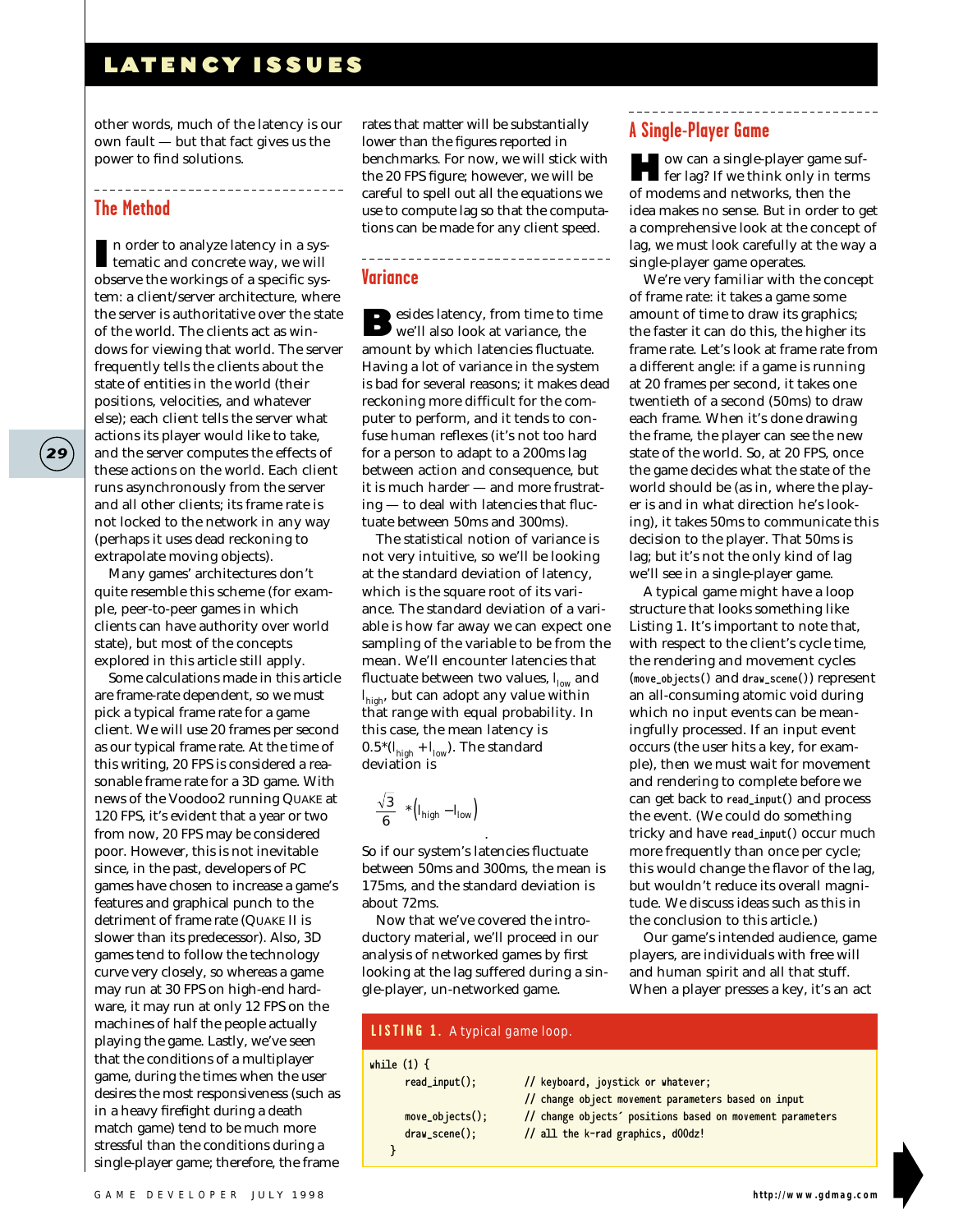of unpredictable free will; the time of the keystroke is not related to the internal operations of the game program. So if we ask, in which phase of the client cycle, and when during that phase, does the keystroke event happen, the answer is (to a first approximation) that it can happen at any time with equal probability.

Now for simplicity, we'll assume that the calls to **draw\_scene()** take 100 percent of the CPU time on the client and that each call to **draw\_scene()** takes an equal amount of time. This means that incoming keystrokes will be evenly distributed across the execution of **draw\_scene()***.* On average, a keystroke will occur smack in the middle of **draw\_scene()**. So when a keystroke occurs, we have to wait half a cycle until we can process the keystroke. Now we need to move our viewpoint in response to the input and draw the new frame, which takes a cycle. That's a total of 1.5 cycles of lag in the aver-

age case, though the amount varies between 1 and 2 cycles.

What does this mean in concrete terms? When we're playing a singleplayer game, strutting down hallways blasting Stroggs at 20 frames per second, that's  $1,000/20 = 50$ ms per frame, which means that it takes the game  $50*1.5 = 75$  ms to visually respond to our keystrokes, fluctuating between 50ms and 100ms, with a standard deviation of about 14ms.

These numbers should already be setting off warning bells in the analyst's mind. An "acceptable" 28.8Kbps modem connection has a ping time of about 150ms — that's the round-trip time for a ping packet to go to the machine at the other end of the modem and then come back. But what we're seeing is that, at 20 FPS, which is typically considered a "responsive" frame rate, we are faced with 75ms of lag. So why do modem games feel so much worse than single-player games

that seem to provide instantaneous feedback? Several factors contribute to this discrepancy, but a big component of the answer is that a networked game running over a modem with 150ms ping time will suffer a real latency much higher than 150ms.

Just for kicks we'll consider the case of a single-player game running at 12 FPS. Twelve FPS is not "smooth" animation, but it's still a high enough frame rate to feel responsive. Each frame takes  $1,000/12 = 83.3$ ms, with a typical latency of  $83.3*1.5 = 125$ ms, which is getting pretty darn close to that 150ms of raw ping time.

So what we're seeing is that a game runs in discrete cycles, and those cycles can cause lag in two different ways. We'll call that first half-cycle of waiting an influence lag, because it's the delay between our attempt to influence the world (by pressing a key) and the time the influence can occur. We will call the cycle required to draw the scene an

# **Loop Structure**

**32**

he diagnoses of latency and variance covered in this article consider the optimal case to be one in which the applications process information in the most efficient order. However, simple mistakes in the organization of a loop structure can make the situation much worse than we consider.

There are at least three basic operations the game loop has to perform: it must read input from the user, move objects in the world (including the viewpoint) based on internal simulation (which is influenced by that input), and draw the current state of the world to the screen.

The order in which we perform these steps will have an effect on the latency in the system. For simplicity, we will assume that the drawing step takes almost all of the application's CPU time; the read and move steps will be negligible in comparison.

| Good                              | while $(1)$ {<br>$read\_input()$ ;<br>$move_objects();$<br>$draw\_scene()$ ;                            |                              |                                 | <b>Total lag: 1.5 cycles</b> |                              |                                                                                                                              |
|-----------------------------------|---------------------------------------------------------------------------------------------------------|------------------------------|---------------------------------|------------------------------|------------------------------|------------------------------------------------------------------------------------------------------------------------------|
| draw: $m_0$ ->d <sub>0</sub>      | read: gen $i1$                                                                                          | move: $i_1$ ->m <sub>1</sub> | draw: $m_1$ ->d <sub>1</sub>    | read: gen i <sub>2</sub>     | move: $i_2$ ->m <sub>2</sub> | draw: m <sub>2</sub> > d <sub>2</sub>                                                                                        |
| <b>Input occurs</b><br><b>Bad</b> | <b>Input processed</b><br>while $(1)$ {<br>$move_objects()$ ;<br>$read\_input()$ ;<br>$draw\_scene()$ ; |                              | <b>Result visible on screen</b> | Total lag: 2.5 cycles        |                              |                                                                                                                              |
| draw: $m_0$ ->d <sub>0</sub>      | move: $i_1$ ->m <sub>1</sub>                                                                            | read: gen i <sub>2</sub>     | draw: $m_1$ ->d <sub>1</sub>    | move: $i_2$ ->m <sub>2</sub> | read: gen i3                 | draw: m <sub>2</sub> > d <sub>2</sub>                                                                                        |
| <b>Input occurs</b>               |                                                                                                         | <b>Input processed</b>       |                                 |                              |                              | <b>Result visible on screen</b>                                                                                              |
|                                   |                                                                                                         |                              |                                 |                              |                              | The extra leginduced in the "Dod" example is obvious in same sesse; many needs who write single player games see the problem |

The extra lag induced in the "Bad" example is obvious in some cases; many people who write single-player games see the problem and get it right. However, we present this simple case as an illustration of a phenomenon that can occur in a complex system in ways that are much subtler.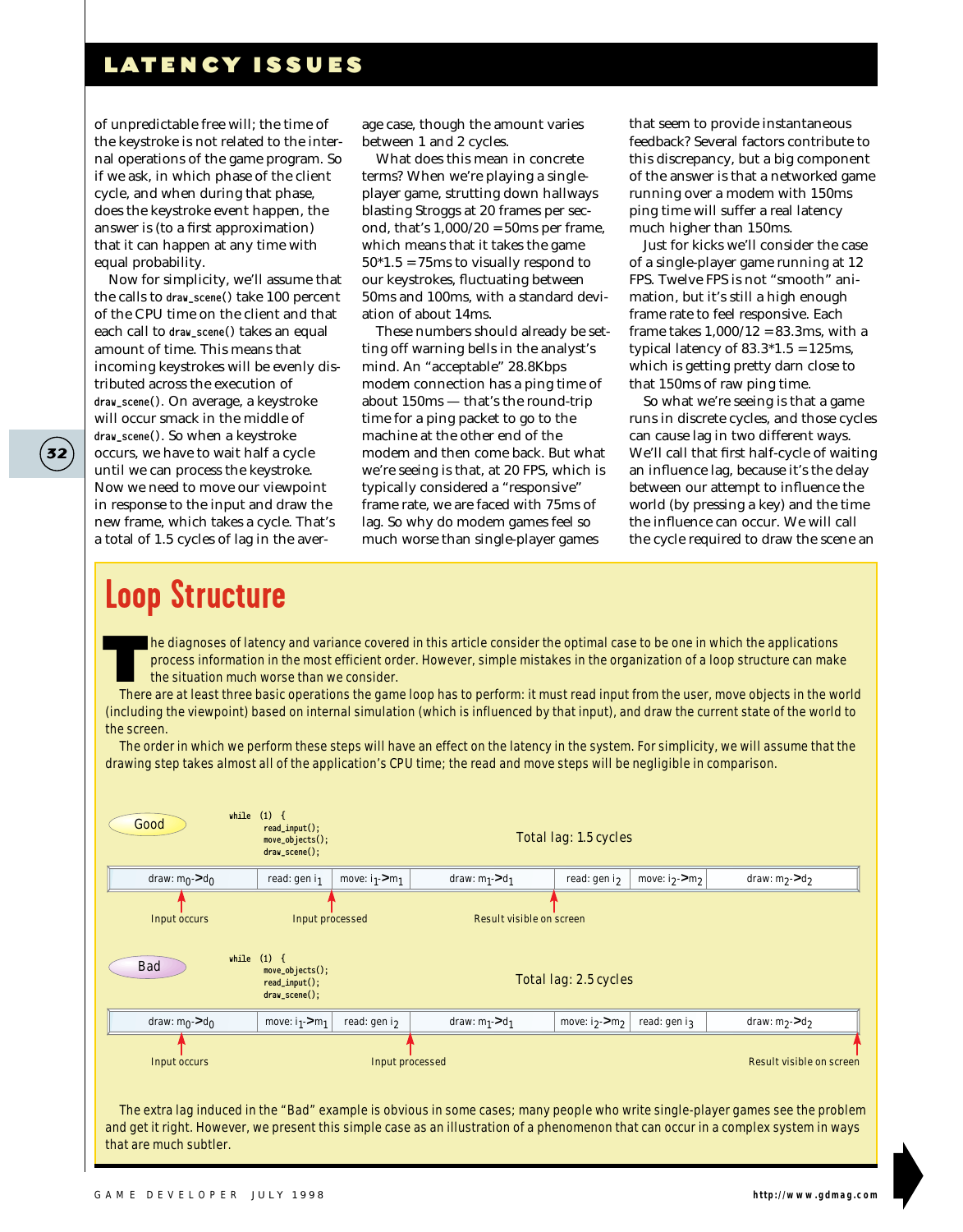observation lag, since it's the delay between an event's occurrence and its display. These two fundamental types of lag have different effects on game play; later, we'll see that we can sometimes trade one kind of lag for another.

Besides the client frame time, some other factors can introduce lag, such as the monitor's refresh time and the time that it takes the player's brain to process the new information. These are gray and sticky areas however, and we'll avoid them. We'll be content to say that our computations yield a conservative estimate of lag, and that actual experienced values will be higher.

#### **Multiplayer, Ideal Communications**

**34**

Now we'll consider the case of a client/server game, but one with "ideal communications": in other words, a communications link of infi-

.<br>sends out the results for all clients to **FIGURE 1.** *A client sends requested actions to the server; the server computes the results of those actions and observe.*



nite speed and perfect accuracy. In this case, the only latencies introduced will be of the cycle-induced type that we've seen for the singleplayer game; however, the problem is now compounded because of the two communicating entities.

When a player causes input events, the client must communicate to the server in order for that player's input to affect the world. The server must communicate the resulting changes in world state (due to that player's actions, as well as those of other players) to other clients for display (Figure 1).

In the simplest version of this scheme, the client would listen to its own effects on the world in the same way it would listen to other players' effects on the world: by hearing the results from the server. This requires the client to wait for a full round-trip before seeing the results of its actions.



To reduce perceived latency of the player's own actions, we can have the client observe its own state requests and predict their results on the world without waiting for the server to process them (Figure 2). Thus, if we wish, we can make the client respond to its own events with the same latency characteristics as in the single-player game. However, we should be cautious about this because, as we will see, all other events in the game are subject to higher latencies.

Given this client/server game structure, we can calculate the amount of latency induced in the system by first looking at both the client and the server as isolated components, figuring out how much latency there is in each component, and then adding the two results together. Let's assume we have a client running with a main loop that is similar to that of the single-player example. This client is subject to the same input delay as the single-player game: half a client cycle (we'll call the client cycle *c*, so the influence lag is 0.5*c*.) After this half a cycle, the client is able to read the keystroke event and send it as a message over the network. As for incoming messages, these are subject to the same delays as input devices: they will arrive in the middle of a draw cycle. At the end of the draw cycle, the messages will be processed, which takes 0.5*c*. Then they must be drawn, which takes 1.0*c*. The player can see the results of the message after a total of 1.5*c* of observation lag.

Now we look at the server end: the server must receive messages from the client, which will typically arrive some-

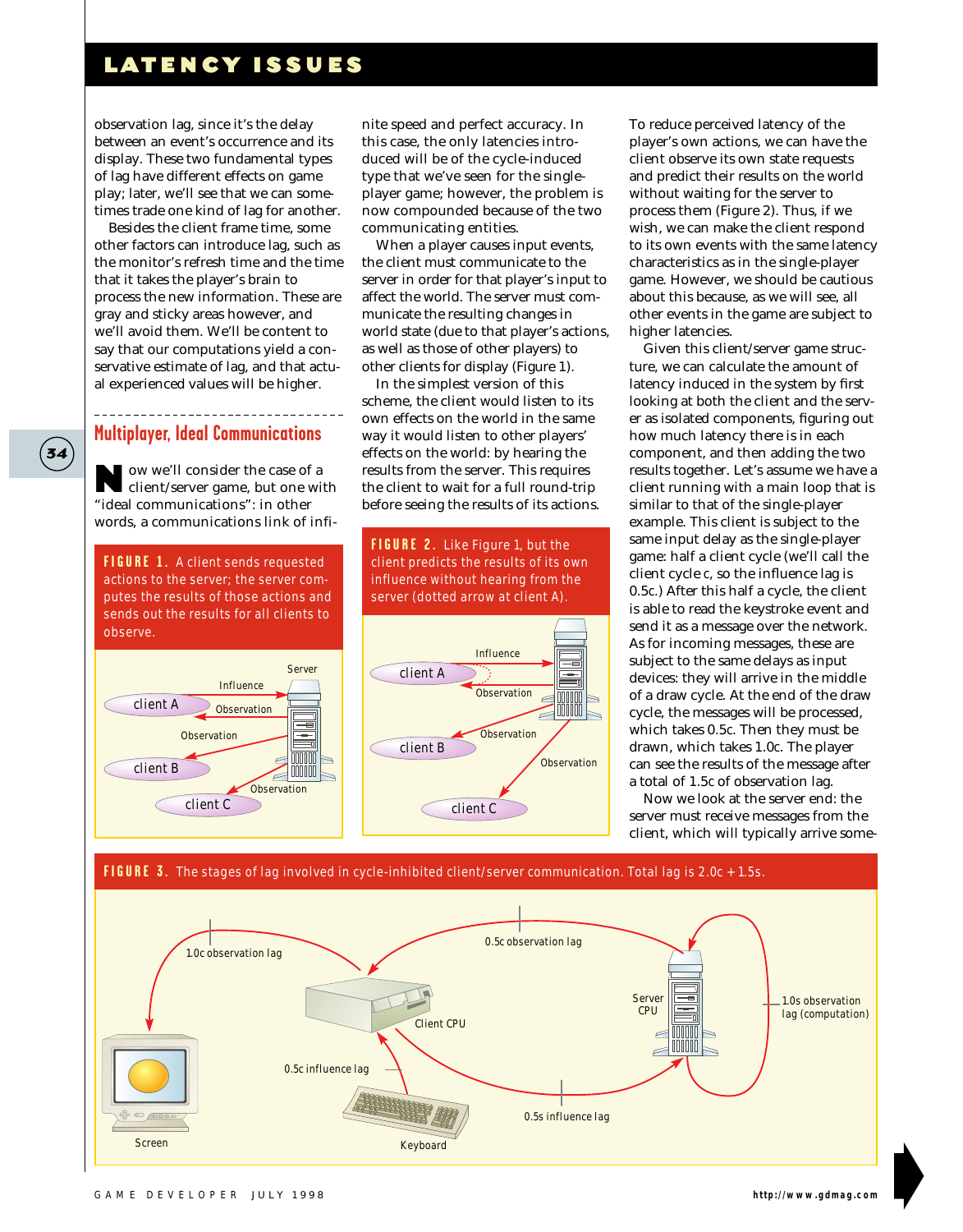to send two messages at once; it takes 40ms for both to complete. In B, we send **FIGURE 4.** *When we attempt to transmit messages in rapid succession, the messages will queue up. This adds latency and induces variance. In A, we have tried four; it takes 80ms.*



where in the middle of the server cycle (which we will call *s*). After 0.5*s*, the events can be processed, having an effect on the world state; therefore the 0.5*s* is influence lag. It takes 1.0*s* to compute the results of the inputs on world state, after which time the results are sent to all clients. This 1.0*s* is probably observation lag (based on how the system is constructed).

Let's sum up this section and put the events in the proper sequence. On the client, we first have 0.5*c* of influence lag, then 0.5*s* for the message to get into the server. Then we have 1.0*s* of observation lag, then the response is sent to the client, which adds an additional 1.5*c* of observation lag. The total is  $0.5c + 0.5s$  of influence lag and  $1.0s +$ 1.5*c* of observation lag, for a total of 2.0*c* + 1.5*s* of general lag. The standard deviation is  $0.29c + 0.14s$  (Figure 3).

Let's express this in real-world terms. Assuming both the client and the server are running at 20 FPS, that's 2.0\*50 +

 $1.5*50 = 175$  ms of lag, deviating by 22ms, easily exceeding the 150ms ping time we mentioned earlier. Just for kicks, let's run these calculations for a low-end machine running at 12 FPS (where the server is still running at 20 FPS):  $2.0(83) + 1.5(50) = 241$  ms, deviating by 31ms. Are we having fun yet? Next we'll attach a modem and see what happens.

 $- - - - - - - - - -$ 

#### **Enter the Modem**

Our modem will be an ideal modem that can transmit bits at a fixed rate, and aside from that is perfect in every way (no line noise, no overhead in setting up data for transmission, and so on). Our ideal modem will run at 28.8Kbps. (Yes, modems of higher speeds such as 33.6Kbps or an ostensible 56Kbps are common, but higher speeds are more susceptible to line noise, causing some serious prob-

the messages into a larger unit; the latency is now higher, at 60ms, but the devia-**FIGURE 5.** *Three messages are sent simultaneously. In A, we send them as separate messages. The average latency is 40ms, deviating by 16ms. In B, we package tion is 0.*



lems for real-time games. Rounding down to 28.8Kbps will also help to compensate for other interference effects that this article is not taking into account.)

So if we're transmitting data serially at 28.8Kbps, each bit takes 1/28,800 sec, or  $3.47*10<sup>-2</sup>$ ms to transmit. We'll call this unit of time *b*. Sending 32 bits over the modem will take 32\**b* seconds, or 1.11ms.

A modem is an asynchronous communications device, which means that some signaling overhead is required to transmit messages. Typically, the modem must frame every 8 data bits transmitted with a start bit and a stop bit, so that it ends up transmitting 10 bits. So we need to multiply the number of bits we're sending from the application by 10/8 to get the number the modem is transmitting.

We'll want to measure our data in bytes, and a byte is 8 bits. So we'll multiply that 10/8 by 8 to convert from bits to bytes. So every byte we send takes 8\*(10/8)\**b* seconds = 10*b* seconds  $\approx 0.35$ ms.

If we send a 64-byte message over our ideal modem, it will take 64\* 10*b* = 22.21ms to get across. Assuming the message is not useful until the whole thing is received, this gives us about 22ms of extra lag to add to our previous computations.

Because it takes time to transmit bits, if we try to send messages too quickly, they'll pool up in their rush to get out. If our application sends two messages at the same time, the second message must wait for the first message to complete before it can begin its journey. Therefore the second message suffers further delay; the first went through in 20ms, but the second takes 40ms. Of course this phenomenon worsens with the number of simultaneous messages. We'll call this situation "message stall."

Message stall causes latency to change on a per-message basis; therefore it induces variance, even if our communication line is variance-free. Figure 4 illustrates the point.

In A, we send two messages. The first gets across the line after 20ms; the second gets across after 40ms. The average latency of our state messages is (20  $+ 40$ / $2 = 30$ ms, deviating by 10ms. In B, we send four messages. The average is  $(20 + 40 + 60 + 80)/4 = 50$ ms, deviating by 22ms.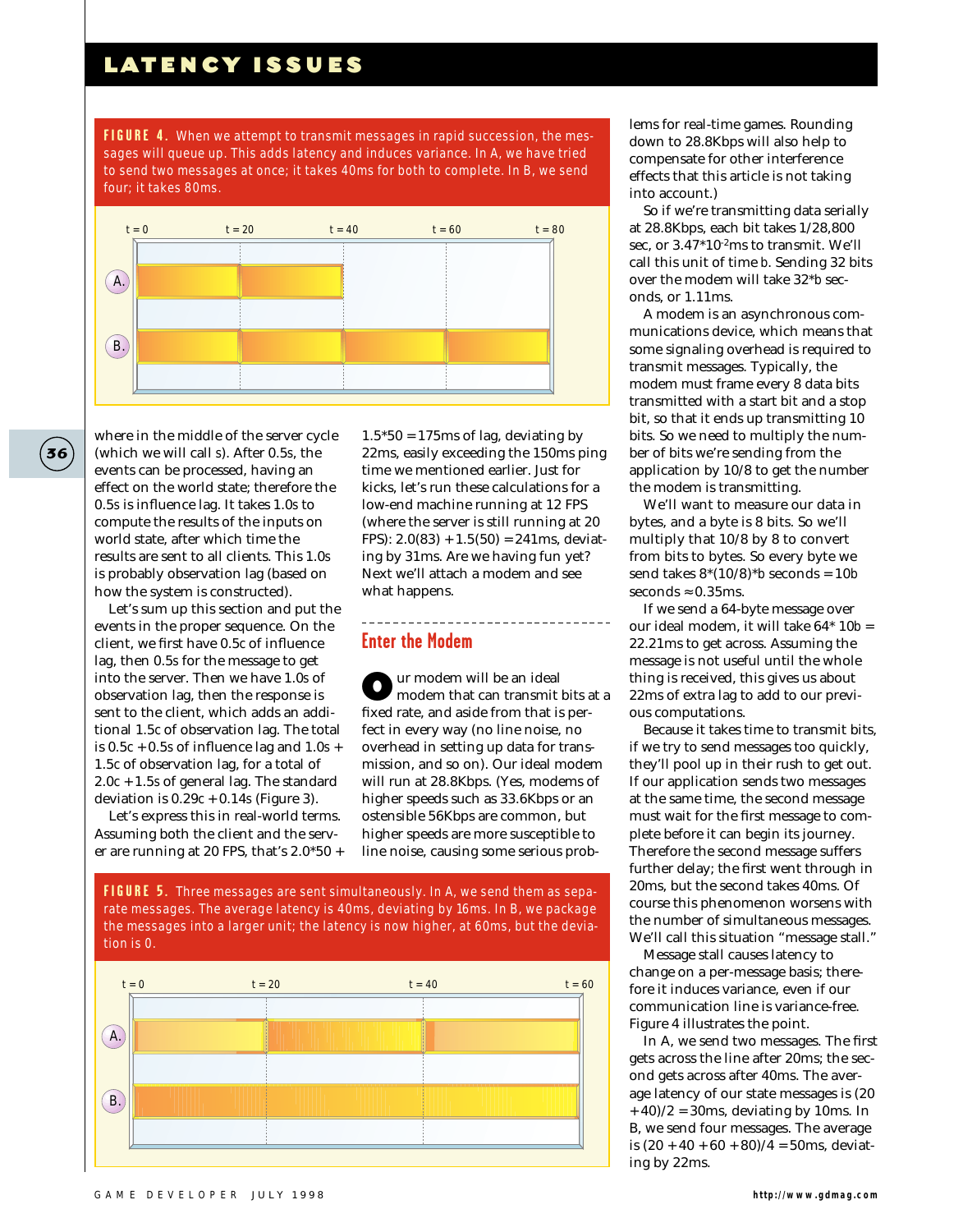This is an important issue. Many optimized networking schemes would like to send a variable number of messages each frame, based on what is currently considered important to the game state. Nonetheless, varying the number of messages per frame isn't a good idea unless care is taken to compensate for the consequent extra variance.

When sending several messages to a client at once, we might choose to pack them all together into one message and send them as a unit. In the perfect case that we're studying here, this would be worse than sending them separately. Because the submessages are processed as a unit, none of them can be handled until the entire compound message has been received. This increases the average latency. The variance problem may still exist as well, because compound messages of different lengths will be lagged by different amounts (Figure 5).

#### **Modem Guts**

Of course, nobody who plays our game is going to have an angelic modem. Real modems and real communications lines introduce real problems. Telephone switches (the routers of telecommunications land), and all the other equipment involved in transporting and reproducing a telephone signal, will induce latency. Line noise can corrupt messages that we transmit. Sometimes, even on good phone lines, noise can come in bursts, causing blackouts of several hundred milliseconds, during which no messages successfully get through. Wacky changes in telephone line voltage can cause modem byte framing errors, requiring bytes to be retransmitted.

Error correction and compression schemes (such as those included in CCITT v.42bis) can be employed to combat line noise and increase bandwidth. Many of them introduce synchronous communication modes to eliminate the overhead of start and stop bits. However, such schemes introduce problems for real-time games. They usually packetize data into multibyte chunks, which increases latency because a message that ends in the middle of a modem-generated packet cannot be processed until the entire packet is received. Compressing and uncompressing data requires extra

as in A, we can bundle them in one packet, as in B. In B, the message M1 arrives at **FIGURE 6.** *Instead of transmitting two messages as two separate UDP packets, its destination later than it did in A, but message M2 arrives earlier.*



computation, and much of the other maneuvering that the modem must perform also increases latency. An error correction scheme can resend data in the case of line noise, but this is usually not what we want because we aren't transmitting stream data (see the discussion of TCP in the next section); this retransmission will delay the transmission of further data. We have found that for the sort of game we are discussing, in most cases it's best to turn off error correction and compression.

In this section, we haven't done much to quantify the influence of these effects on latency; this would be difficult because the effects vary so much from situation to situation. For now, we'll make ourselves content simply being aware of these issues and move on.

------------------------------

#### **Protocol Overhead**

Now the excitement really begins! Any message that wants to travel on the Internet has to ride inside an Internet Protocol (IP) packet. In this section, we'll talk about the overhead involved in using IP over modem lines, as well as the higher-level protocols in the IP family, TCP and UDP.

The IP packet header contains information on the packet size, the source and destination addresses, and other transportation and maintenance information. The IP header is 20 bytes long — that's 20 extra bytes concatenated to any message we send.

The IP header alone doesn't provide enough information, however; it is only sufficient to describe the source and destination hosts of a packet, but not what to do with the packet when it reaches the destination. For that you need to use a higher-level protocol such as TCP or UDP, and if you're smart, you won't use TCP. (Many reasons have been given for why TCP is not appropriate for real-time applications. Often, people cite issues such as the exponential backoff that can cause excessive retransmission delay. But there is a much more fundamental reason that is easy to understand. TCP is an order-preserving, guaranteed-delivery protocol, meaning all data is delivered to your application in sequence. If one small part of the stream gets lost on the network — say, one byte — all further incoming data is withheld from your application until the data loss is discovered and the missing data is successfully retransmitted. This is silly and harmful if the data is logically independent from other information in the stream. To improve TCP's real-time properties, its designers built in facilities such as urgent mode, but that doesn't really aid our case.)

So for Internet communication, unless you want to write your own IPfamily protocol (I definitely don't — I have a game to write), UDP is the only reasonable choice. For the record, though, TCP packets induce 20 bytes of overhead in addition to the IP header.

The UDP header is smaller, only 8 additional bytes on top of the IP header, for a grand total of 28 bytes. So if you transmit 16-byte messages in your application (small messages to keep latency down), you're really transmitting 44-byte UDP packets, or 64 percent overhead.

Under oppressive conditions such as this, one might decide to pack multiple state updates into one UDP packet to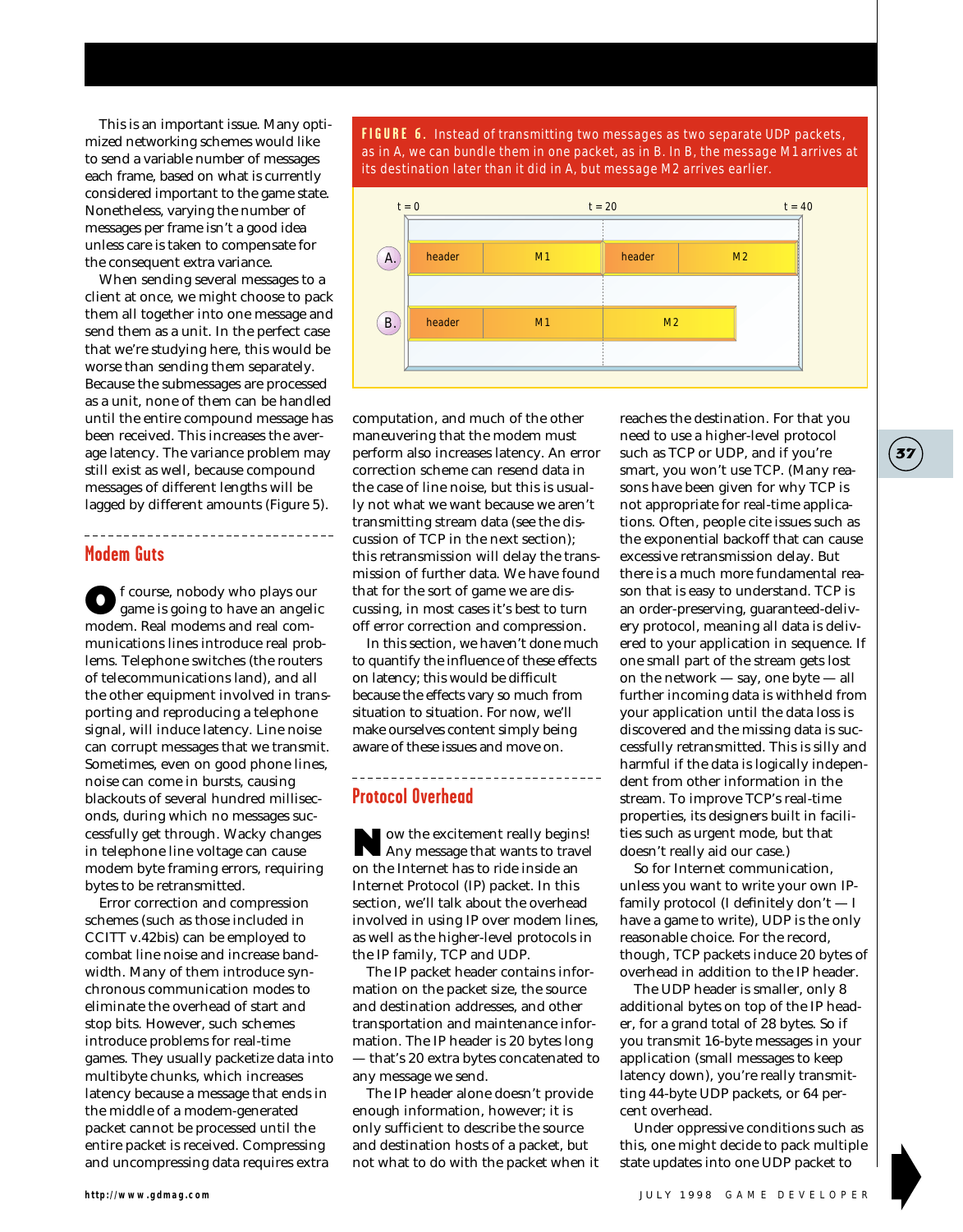07Blow8.gd **FIGURE 7.** *How many licks does it take to get to the center of a datagram?*

| <b>PPP</b><br>header<br>2 bytes | IP header<br>20 bytes | <b>UDP header</b><br>8 bytes | <b>USER DATA</b> | <b>PPP</b><br>footer<br>3 bytes |
|---------------------------------|-----------------------|------------------------------|------------------|---------------------------------|
|                                 |                       |                              |                  |                                 |

mitigate the overhead of the UDP/IP header (Figure 6). But this causes different problems. As we've already determined, latency and variance will go up because none of the state messages can be processed until the entire packed-up message has been received (because the operating system won't give the message to our application). Of course, if our state messages are very small and we send them in separate packets, we end up sending mostly IP headers, and that does even worse things to our latency. Clearly, a balance must be struck between message size and the number of headers we wish to tolerate.

So now, when computing the latency of our messages, we'll add those 28 bytes of UDP and IP overhead. This overhead is starting to get nontrivial, so we'll phrase it as the lag function ModemLag(*n*), where *n* is a quantity of bytes. Previously, we had ModemLag( $n$ ) =  $n$ <sup>\*</sup>10*b*; now we have ModemLag( $n$ ) =  $(n + 28)*10b$ . That's an annoying amount of overhead, but unfortunately, there's more.

IP is a device-independent protocol — it tells Internet routers what to do with a packet once the packet reaches them. But to transport a packet from one router to another, you also need a protocol that lets IP run on the physical communications layer. For modems, this is usually PPP (Point-to-Point Protocol), which maintains the Internet

connection over a modem. As you'd guess, PPP message frames induce additional overhead; the overhead would be 8 bytes, except that it's usually negotiated down to 5 once a consistent connection is established (PPP is all about the machines on each end of the line negotiating connection parameters).

For starters, we'll need to add 5 more bytes to our previous 28, for a total of 33 (Figure 7). Besides that, PPP uses ASCII characters 0x7d and 0x7e as signals of its control protocol, so they must be escaped whenever they appear in application data; this is done by prefixing them with 0x7d, effectively doubling those bytes. Furthermore, to prevent problems with communications middlemen that might misinterpret ASCII codes 0x00-0x1f as nondata (for example, as flow-control signals), PPP can be configured to escape any or all of those 32 characters, the default being to escape them all. This configuration is decided during another one of PPP's frisky connect-time maneuvers, the ACCM negotiation.

The upshot is that if your message content is evenly distributed across ASCII (for example, random binary data), you will suffer anywhere from (2/256)\**n* to (34/256)\**n* in extra bytes transmitted, depending on the ACCM. (If your data contains a lot of 0s, and that byte is being escaped, performance could be a lot worse.)

# **Ping**

I's common to use the ping<br>to measure round-trip time<br>between two sites on the Ir<br>This utility sends an "echo<br>request" ICMP packet; ICMP is the t's common to use the ping utility to measure round-trip time between two sites on the Internet. This utility sends an "echo Internet Control Message Protocol, and its header size (in the case of an echo request or reply) is 8 bytes. Ping is usually set to transmit 56 bytes of random data by default; so, with all the headers includ-

ed (5 bytes PPP, 20 bytes IP, 8 bytes ICMP), we are transmitting 89 bytes per ping. PingLag(89) = 89\*258/256\*10*b* = 31.1ms. Because the ping is making a round trip, we multiply this number by two, getting 62.2ms, which is the time a ping would take under ideal conditions over a 28.8Kbps modem. The veteran Internet user knows that measured numbers are usually much higher.

Carrying on in our tradition of optimism, we will assume that the PPP ACCM negotiation has turned off escaping of all bytes but 0x7d and 0x7e. Then we have ModemLag(*n*) = (*n* + 33)\*258/256\*10*b*. (This isn't quite right because parts of the PPP header won't ever be quoted, but it's close enough for hand grenades.) That factor of 258/256 is pretty negligible, but we leave it in to remind ourselves that it could end up being much higher, especially if we're not in control of the circumstances surrounding the dial-up connection. If we were pessimistic about the ACCM negotiation results, our equation would be ModemLag(*n*) = (*n* + 33)\*290/256\*10*b*.

In other words, the PPP escaping will cause somewhere between 0.8 percent and 13.3 percent overhead, depending on configuration.

Let's try to get our bearings again by plugging some real numbers into these equations. For instance, how long does it take to send a 64-byte message with all these overheads?

ModemLag(64) = (97) \* 258/256 \*10*b* = 33.9ms

And what is the fastest that we could possibly get a message from one end to another (a 0-byte message)? ModemLag(0) = (33) \* 258/256 \* 10*b*

 $= 11.5$ ms

For what it's worth, PPP provides a header compression scheme that compresses the IP and TCP headers of TCP stream packets to become very small, eliminating much overhead. But that only works for TCP. There's no good reason why it doesn't work for UDP, except that nobody ever cared enough to do it. So we're stuck with this for now.

#### **Second-Order Effects**

A side from the major lag-induc-ing effects that we've examined, there are billions and billions of weaker effects inhabiting the galaxy.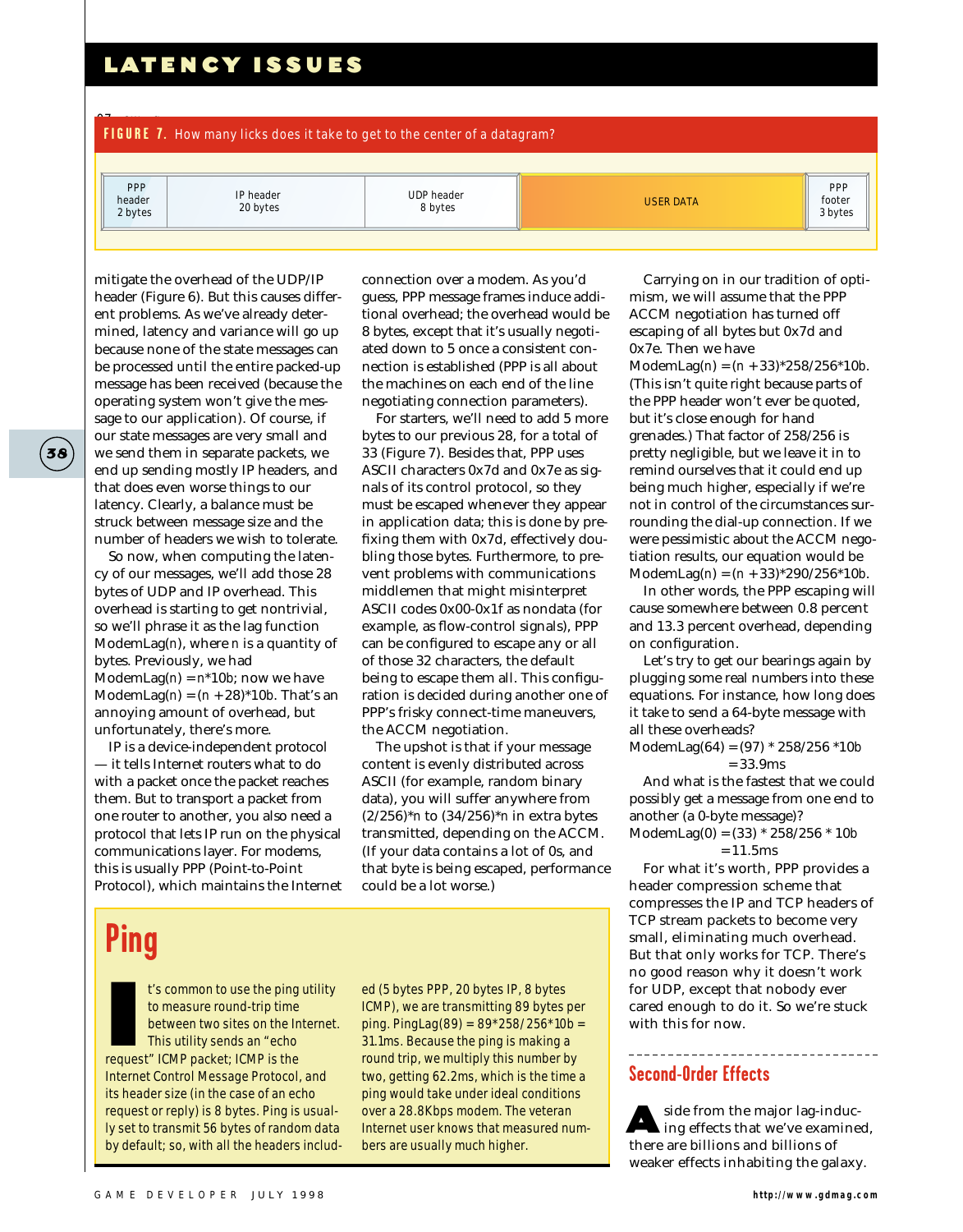Sending and receiving data over networks involves the operating system handling the data, which may require context switches. We may be confronted with bus contention or network-device-instigated delays. If we've got an external modem, our serial port might have some issues. Maybe routers on the other end of the line feel a little bit congested, so they decide to hold onto our packets for an extra 25ms, on top of the time it takes them to process packets normally. Perhaps some rare interdimensional phenomenon slows down the speed of light in a zone near the middle of the telephone line (maybe they're filming a *Star Trek* episode there or something).

All these things and many more will increase our suffering. Analyzing them closely is beyond the scope of this article because they are so diverse and unpredictable. However, we may take comfort in the knowledge that, generally, their effects will be less drastic than the phenomena that we've already looked at.

---------------------------------

#### **Solutions?**

We've looked at delays caused by the atomic nature of operations such as rendering, and we've looked at delays caused by serial communication over a modem. We've seen that both these types of delays are influenced by the behavior of the game software.

The amount of lag caused by atomic software operations is high. However, it's also dependent on frame time, so if we can get our clients and servers running at a very high frame rate, the problem will go away. However, there are economic pressures that drive frame rate down (the need to have graphics that are more impressive than those of other games and the need to pack as many people as possible onto each server machine). So it will be constructive to think of other ways of eliminating this software-induced latency. Here, we will present some ideas and shoot most of them down.  $_{\bullet}$  Can we have the client read player inputs more than once per game cycle? That way, we could detect

input earlier and reduce latency, right?  $\sum_{i=1}^{n}$  Yes, but no, but yes. Looking at • the simple case of a single-player

game, if we poll for events more often and update our motion simulator after each poll, the client can respond to inputs sooner, thus reducing influence lag. However, observation lag increases to pick up the slack, and the total amount of lag remains the same. There is a trick that can be exploited, however. In a client/server architecture, the server acts as a parallel processor that the client can farm events off onto while it's waiting on its own observation lag. In an ideal world, an input event such as a keystroke would cause an interrupt, immediately stopping our client long enough for it to put together a packet, which is sent to the server without delay. Then the client resumes its normal processing. This way, we'd eliminate an entire 0.5*c* of influence lag. On many platforms, we can't use an interrupt, so we'd settle for polling several times per update. Last we checked, though, reading the joystick on a PC was so painfully slow that it was a bad idea to do it even once per cycle.

. What if we had a multiprocessing machine for the client? Could we use two processors to render scenes in parallel, issuing them at alternating intervals and reducing observation lag?

**A**: Yes, we can reduce lag this way, but not as much as we might hope. If we set up two processors rendering frames that are phase shifted from each other by 50 percent of the frame time (Figure 8), we can reduce the amount of time for which an event has to stall before it can enter a rendering cycle. In fact, if the time that it takes for one processor to render one frame is *c* (and therefore, the client's display frame time is 0.5*c*), then we've reduced the expected stall time to handle an event from our original 0.5*c* down to 0.25*c*. However, once the event enters the rendering process, it still takes 1.0*c* to be drawn. Since a new frame is being issued every 0.5*c*, it now takes two frames for each processed event to become visible, so observation lag remains the same. That seems weird, but that's how this pipelined stuff goes.

**39**

Using this technique, we can eliminate 0.25*c* of the observation lag induced on incoming messages (I'm assuming that we already used the previous trick to reduce the influence lag on keyboard messages, so this technique has no effect on that). However, alternating the rendering job between

# **Lockstep: The Ultimate Networking Scheme?**

Internation and this article, we<br>
have assumed a networking<br>
model in which clients and<br>
servers operate independent-<br>
ly in an unsynchronized fashion, without have assumed a networking model in which clients and servers operate independentany network entity waiting on another to proceed. As we have seen, this assumption leads to added latency, because messages are received by the clients and servers at inopportune times.

But there is a more primitive form of networking known as lockstep. This is the type of networking used by Doom and other early commercial Internet games. These games typically use no server; instead each client communicates to all the others peer-to-peer, and each client simulates the state of the entire world privately.

Once per cycle, each client sends a message to all other clients describing events that have occurred that cycle. Each client will pause until it has received up-to-date messages from all other clients, at which point it will update its world state, draw the next frame, and repeat the cycle.

Under this scheme, each client's frame rate is locked to that of the slowest machine in the game (plus network lag). But the clients run in a synchronized manner, which means that much of the cycleinduced lag that we've discussed throughout the article just magically disappears.

In reality, this isn't appropriate for most games because first, the player with the slowest computer makes everyone else in the game suffer, and second, real-world communications problems make everyone in the game use words such as "suck." But it's amusing to think about.